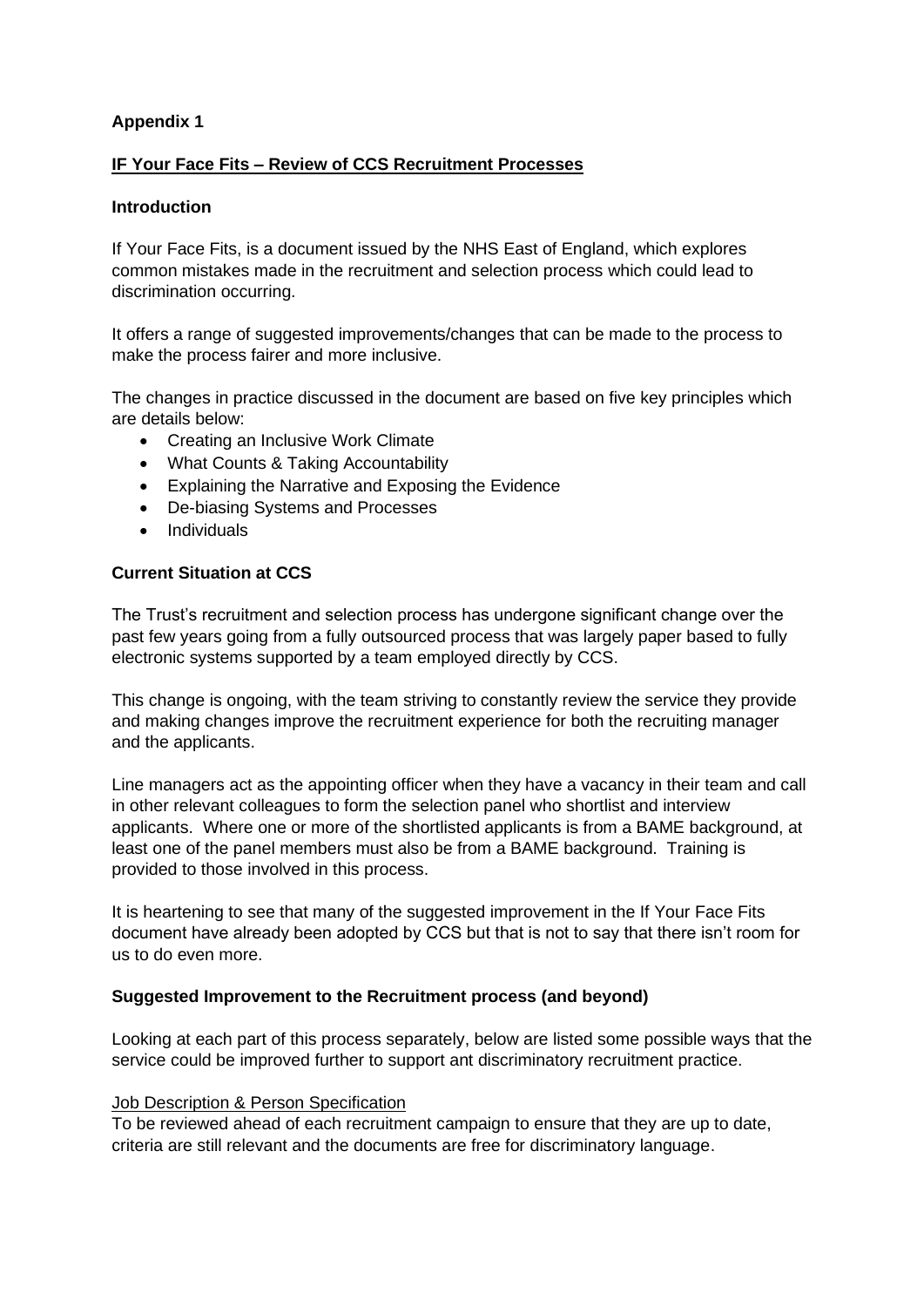Are the words used in the body of the documented out dated or meaningful.

Remover he/she etc from the text

Reduction in number of essential criteria (suggestion is no more than 6 although this would be a big change).

Limit desirable criteria - They are frequently not relevant and what is desirable to one person may not be as desirable for another and can create greater opportunities for discrimination to occur.

Be aware of the population demographics of the locality – what is the percentage of minority groups and how reflective is the current workforce of that.

Shortlisting - Those who shortlist should be panel member Make the shortlisting panel reflects the demographic split of your area at the outset (European- BAME etc.).

Forward thinking – The above consideration should be at the start of the recruitment process.

A minimum of three people to carry out shortlisting and should always include a culturally diverse panel staff member (as per demographic split of your area).

Should be done independently initially, to prevent panel members being influenced by others.

Allow plenty of time to complete this process thoroughly.

Consider adopting the Rooney rule. In summary this would increase the number of underrepresented groups (e.g. culturally diverse - BAME) who are shortlisted. So long as the candidate meets the essential criteria.

#### Interview Process

Prepare thoroughly and allow plenty of time to both interview and to make a decision.

Make the panel diverse as a matter of course (see earlier points under shortlisting).

Review/amend questions each time to ensure that they are relevant and use broadly the same set of questions for each candidate to reduce bias.

Add something to the selection process.

Telephone interview screening (non-visual process) in the first instance?

Perhaps asking what they think diversity means, what is equality?

Formulate what constitutes a 'good' answer, before the interview. This makes scoring fact based and also helps make note taking easier.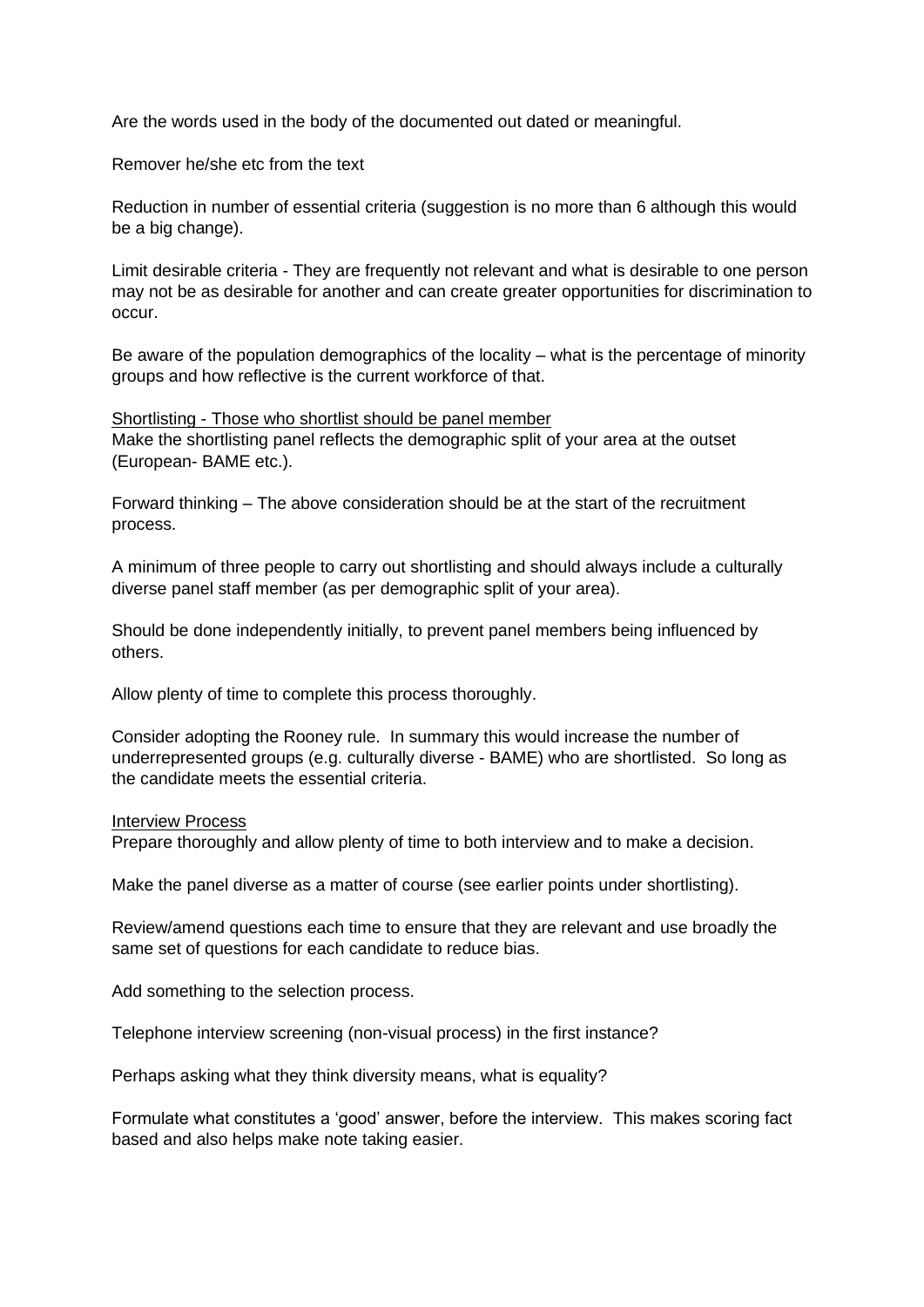Don't carry out too many interviews on one day, factor in breaks in the schedule and allow for slippage over the course of the day.

Consider if tests are any longer relevant for the role – this could exclude candidates in some protected groups.

Ask yourself if – Can you ensure tests are fair.

Consider using skills based assessment (asking candidates to do something in relation to the role).

Beware of how people appear on a TEAMS call, can lead to bias when interviewing a candidate – decor/untidy background etc, it does not reflect the person's ability to perform a role.

Ensure the background you use for a Teams meeting reflects CCS, option to have an interview background we all use, which sets out our approach to Diversity and inclusion.

Panel need to be very aware of all their own and any other potential bias that can occur when interviewing (see recommendations below) and have undertaken unconscious bias training.

### Decision making process

All panel members have equal decision making rights.

Score first then discuss, to reduce bias and being influenced by other panel members.

Make decisions based on:

- The selection criteria
- Answers to pre agreed questions and
- Allow time to make an informed decision

### Induction & Onboarding

Local induction is key.

Is there a local 'BUDDY' system in the team/service?

Information – ensure all relevant group information is shared with new team member.

Set up meetings with groups who they have expressed an interest in (BAME – LGBTQA etc).

Explain the training for the role.

Regular check in during the first six months of employment.

Talent Spotting / Appraisals Appraisals need to be consistent across the Trust.

Need the ensure that the quality of appraisals in high.